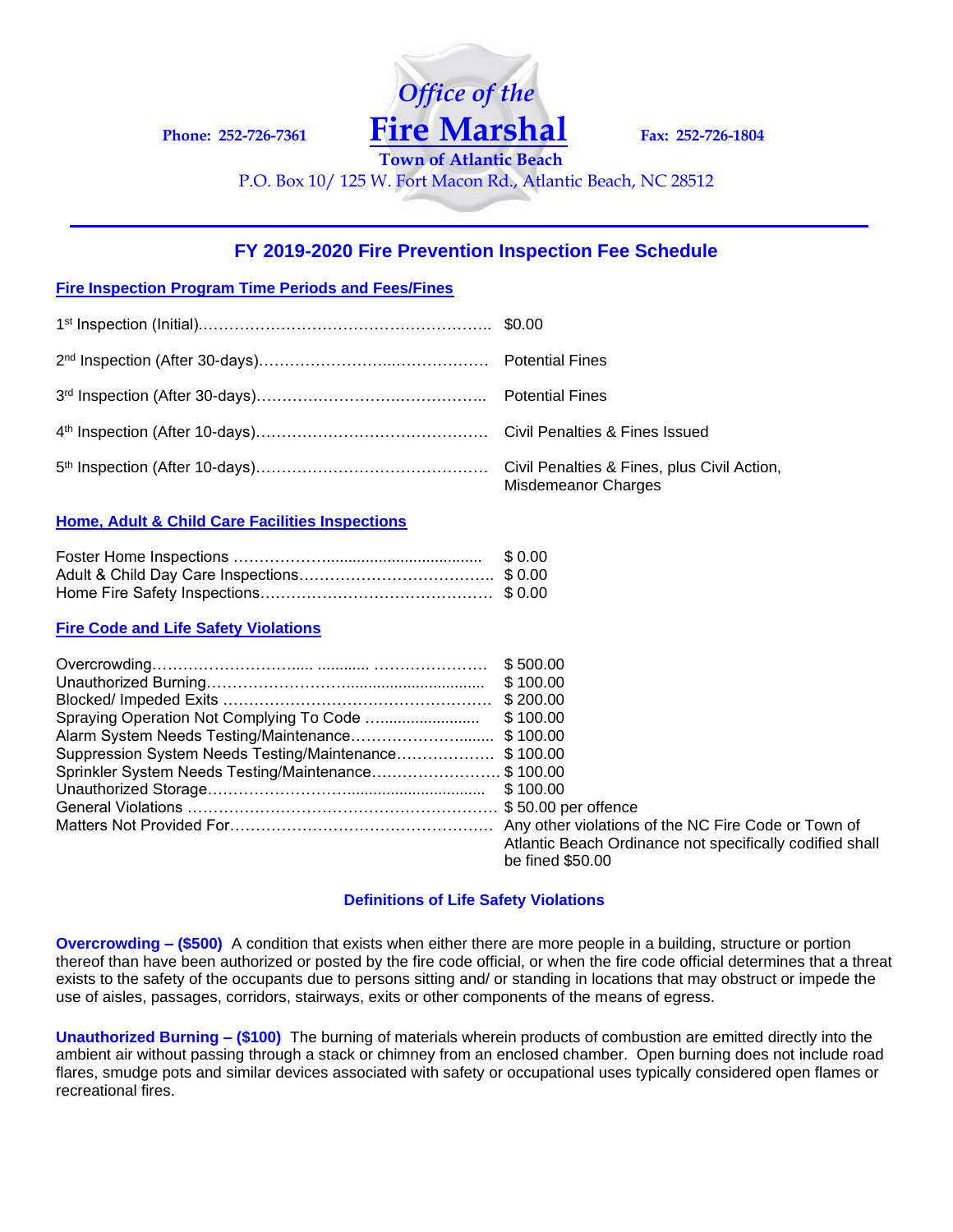**Blocked/ Impeded Exits – (\$200)** Any obstruction in the required width of a means of egress. ("Means of Egress" is the continuous and unobstructed path of vertical and horizontal egress travel from any point in a building or structure to a public way, consisting of three separate and distinct parts: the exit access, the exit, and the exit discharge.)

**Spraying Operation Not Complying To Code – (\$100)** Spraying flammable or combustible finishes without a properly installed spray booth or approved spraying area.

**Alarm System Needs Testing/Maintenance – (\$100)** Failure to have required testing and maintenance conducted of fire alarm system(s), and to have required documentation of test(s).

**Suppression System Needs Testing/Maintenance – (\$100)** Failure to have required testing and maintenance conducted of Alternative Automatic Fire-Extinguishing Systems and to have required documentation of test(s). Includes Commercial Hood and Duct systems, Wet –chemical, Dry-chemical, Foam, Carbon Dioxide systems, Halon systems and Clean Agent systems.

**Sprinkler System Needs Testing/Maintenance – (\$100)** Failure to have required testing and maintenance conducted on fire sprinkler system(s), and to have required documentation of test(s).

**Unauthorized Storage – (\$100)** The storage of flammable, combustible or hazardous liquids or materials improperly stored and/or without a permit. (This violation applies to facilities that are required to report under the Hazardous Chemicals Right-to-Know Act.)

## **Permits:**

**Note: All Fire Protection Permits are issued through the Town of Atlantic Beach Fire Marshal's Office.**

**Note: The Town of Atlantic Beach DOES NOT issue permits for OPEN BURNING or INDOOR PYROTECHNIC DISPLAYS. The use of indoor pyrotechnics and open burning is prohibited within the corporate limits of the Town of Atlantic Beach.**

**Note: Double Permit Fee will be charged for any permit for which work was done prior to permit being issued.**

**Required Construction Permits** (As described in Section 105.7 of NC Fire Code)

| Flammable and Combustible Liquids (per site)          | \$75.00                                         |
|-------------------------------------------------------|-------------------------------------------------|
|                                                       |                                                 |
| Spraying & Dipping (Rooms, Booths, Dip Tanks)         | \$75.00                                         |
|                                                       | \$150.00                                        |
|                                                       | \$300.00/system                                 |
|                                                       | \$75.00                                         |
|                                                       | \$75.00                                         |
|                                                       | \$75.00                                         |
|                                                       | \$75.00                                         |
|                                                       | \$75.00                                         |
| Stationary Batter Systems (> 50 gal. liquid capacity) | \$75.00                                         |
|                                                       | \$75.00                                         |
|                                                       | Regulated & Issued by Department of Agriculture |
|                                                       | \$100.00                                        |

## **Special Permits (Operational/ Construction)**

| Fireworks Display, Explosives, Blasting, Ammunitions |          |
|------------------------------------------------------|----------|
|                                                      | \$100.00 |
|                                                      | \$100.00 |
| Temporary Membrane Structures, Tents, & Canopies     | \$100.00 |